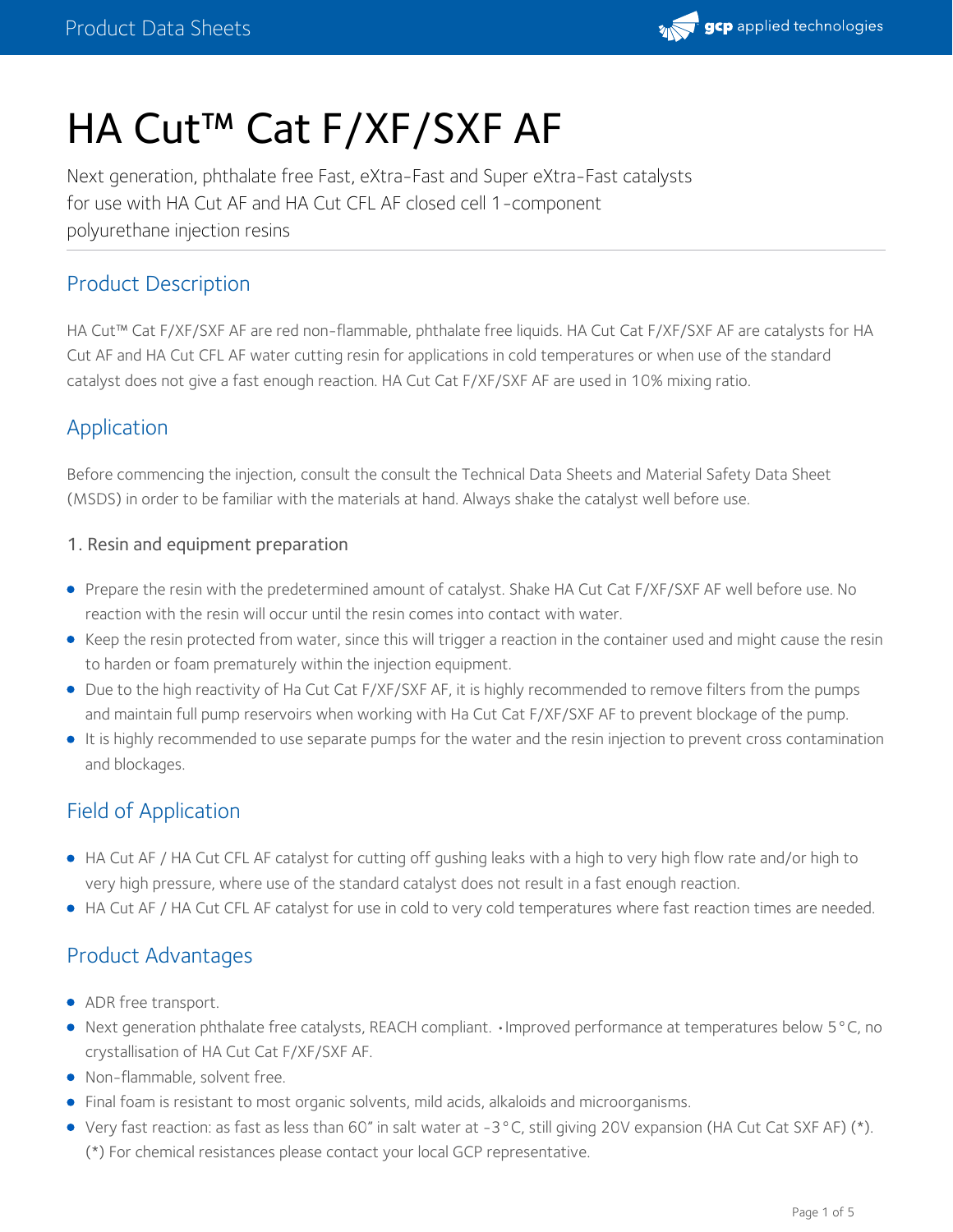

- 2. Injection
- Please refer to the HA Cut AF / HA Cut CFL AF Technical Data Sheet for further information.
- 3. Reactivity

### Reactivity for HA Cut AF

|                       | <b>START REACTION</b> | <b>END REACTION</b> | <b>EXPANSION</b> |  |
|-----------------------|-----------------------|---------------------|------------------|--|
| 10% HA Cut Cat F AF   |                       |                     |                  |  |
| $-3^{\circ}C$         | Approx. 30"           | Approx. 1'40"       | Approx. 20V      |  |
| 5°C                   | Approx. 28"           | Approx. 1'25"       | Approx. 26V      |  |
| $10^{\circ}$ C        | Approx. 26"           | Approx. 1'23"       | Approx. 26V      |  |
| $15^{\circ}$ C        | Approx. 23"           | Approx. 1'20"       | Approx. 28V      |  |
| $20^{\circ}$ C        | Approx. 23"           | Approx. 1'20"       | Approx. 30V      |  |
| $25^{\circ}$ C        | Approx. 20"           | Approx. 1'20"       | Approx. 32V      |  |
| 10% HA Cut Cat XF AF  |                       |                     |                  |  |
| $-3^{\circ}C$         | Approx. 25"           | Approx. 1'15"       | Approx. 24V      |  |
| $5^{\circ}$ C         | Approx. 23"           | Approx. 1'10"       | Approx. 28V      |  |
| $10^{\circ}$ C        | Approx. 23"           | Approx. 1'10"       | Approx. 28V      |  |
| $15^{\circ}$ C        | Approx. 23"           | Approx. 1'05"       | Approx. 30V      |  |
| $20^{\circ}$ C        | Approx. 20"           | Approx. 1'05"       | Approx. 30V      |  |
| $25^{\circ}$ C        | Approx. 18"           | Approx. 1'05"       | Approx. 32V      |  |
| 10% HA Cut Cat SXF AF |                       |                     |                  |  |
| $-3^{\circ}C$         | Approx. 22"           | Approx. 1'05"       | Approx. 30V      |  |
| 5°C                   | Approx. 20"           | Approx. 1'00"       | Approx. 30V      |  |
| $10^{\circ}$ C        | Approx. 20"           | Approx. 1'00"       | Approx. 30V      |  |
| $15^{\circ}$ C        | Approx. 20"           | Approx. 55"         | Approx. 32V      |  |
| $20^{\circ}$ C        | Approx. 20"           | Approx. 50"         | Approx. 32V      |  |
| $25^{\circ}$ C        | Approx. 15"           | Approx. 45"         | Approx. 35V      |  |

#### Reactivity for HA Cut CFL AF

|                     | <b>START REACTION</b> | <b>END REACTION</b> | <b>EXPANSION</b> |
|---------------------|-----------------------|---------------------|------------------|
| 10% HA Cut Cat F AF |                       |                     |                  |
| $-3^{\circ}$ C      | Approx. 28"           | Approx. 2'00"       | Approx. 24V      |
| $5^{\circ}$ C       | Approx. 25"           | Approx. 1'40"       | Approx. 26V      |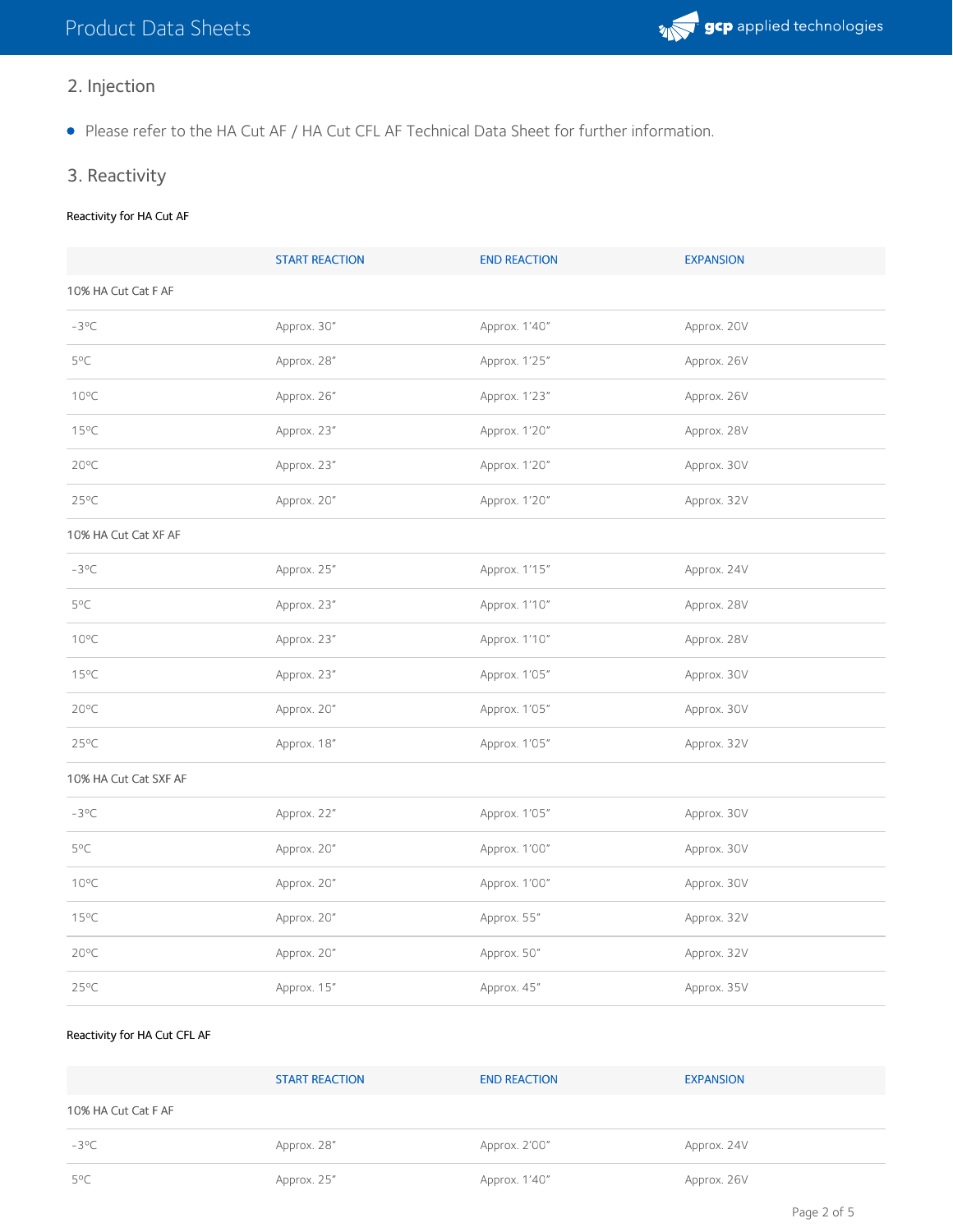

| $10^{\circ}$ C        | Approx. 25" | Approx. 1'35" | Approx. 26V |
|-----------------------|-------------|---------------|-------------|
| 15°C                  | Approx. 25" | Approx. 1'30" | Approx. 28V |
| $20^{\circ}$ C        | Approx. 25" | Approx. 1'20" | Approx. 28V |
| $25^{\circ}$ C        | Approx. 20" | Approx. 1'15" | Approx. 30V |
| 10% HA Cut Cat XF AF  |             |               |             |
| $-3^{\circ}C$         | Approx. 25" | Approx. 1'30" | Approx. 24V |
| 5°C                   | Approx. 20" | Approx. 1'10" | Approx. 26V |
| $10^{\circ}$ C        | Approx. 20" | Approx. 1'10" | Approx. 26V |
| $15^{\circ}$ C        | Approx. 20" | Approx. 1'05" | Approx. 28V |
| $20^{\circ}$ C        | Approx. 20" | Approx. 1'00" | Approx. 30V |
| 25°C                  | Approx. 15" | Approx. 1'00" | Approx. 30V |
| 10% HA Cut Cat SXF AF |             |               |             |
| $-3^{\circ}C$         | Approx. 20" | Approx. 1'00" | Approx. 28V |
| 5°C                   | Approx. 18" | Approx. 55"   | Approx. 30V |
| $10^{\circ}$ C        | Approx. 18" | Approx. 55"   | Approx. 30V |
| $15^{\circ}$ C        | Approx. 17" | Approx. 55"   | Approx. 30V |
| $20^{\circ}$ C        | Approx. 15" | Approx. 45"   | Approx. 30V |
| $25^{\circ}$ C        | Approx. 10" | Approx. 40"   | Approx. 30V |

# Technical Data/Properties

| <b>PROPERTY</b>               |                 | <b>VALUE</b>     |                   | <b>NORM</b>        |
|-------------------------------|-----------------|------------------|-------------------|--------------------|
| Uncured                       | HA Cut Cat F AF | HA Cut Cat XF AF | HA Cut Cat SXF AF |                    |
| Viscosity (mPas)              | Approx. 20      | Approx. 20       | Approx. 25        | <b>EN ISO 3251</b> |
| Density (kg/dm <sup>3</sup> ) | Approx. 0.973   | Approx. 1.000    | Approx. 1.044     | <b>EN ISO 2811</b> |
| Flash pint $(°C)$             | 125             | 125              | 125               | EN ISO 2719        |
| Cured with HA Cut AF          |                 |                  |                   |                    |
| Density (kg/dm <sup>3</sup> ) | Approx. 1.000   | Approx. 1.000    | Approx. 1.000     | <b>EN ISO 1183</b> |
| Compressive strength (MPa)    |                 | >23              |                   | EN 12190           |
| Cured with HA Cut CFL AF      |                 |                  |                   |                    |
| Density (kg/dm <sup>3</sup> ) | Approx. 1.000   | Approx. 1.000    | Approx. 1.000     | EN ISO 1183        |
| Compressive strength (MPa)    |                 | >5               |                   | EN 12190           |
| Flexural strength (MPa)       |                 | >7               |                   | EN 12190           |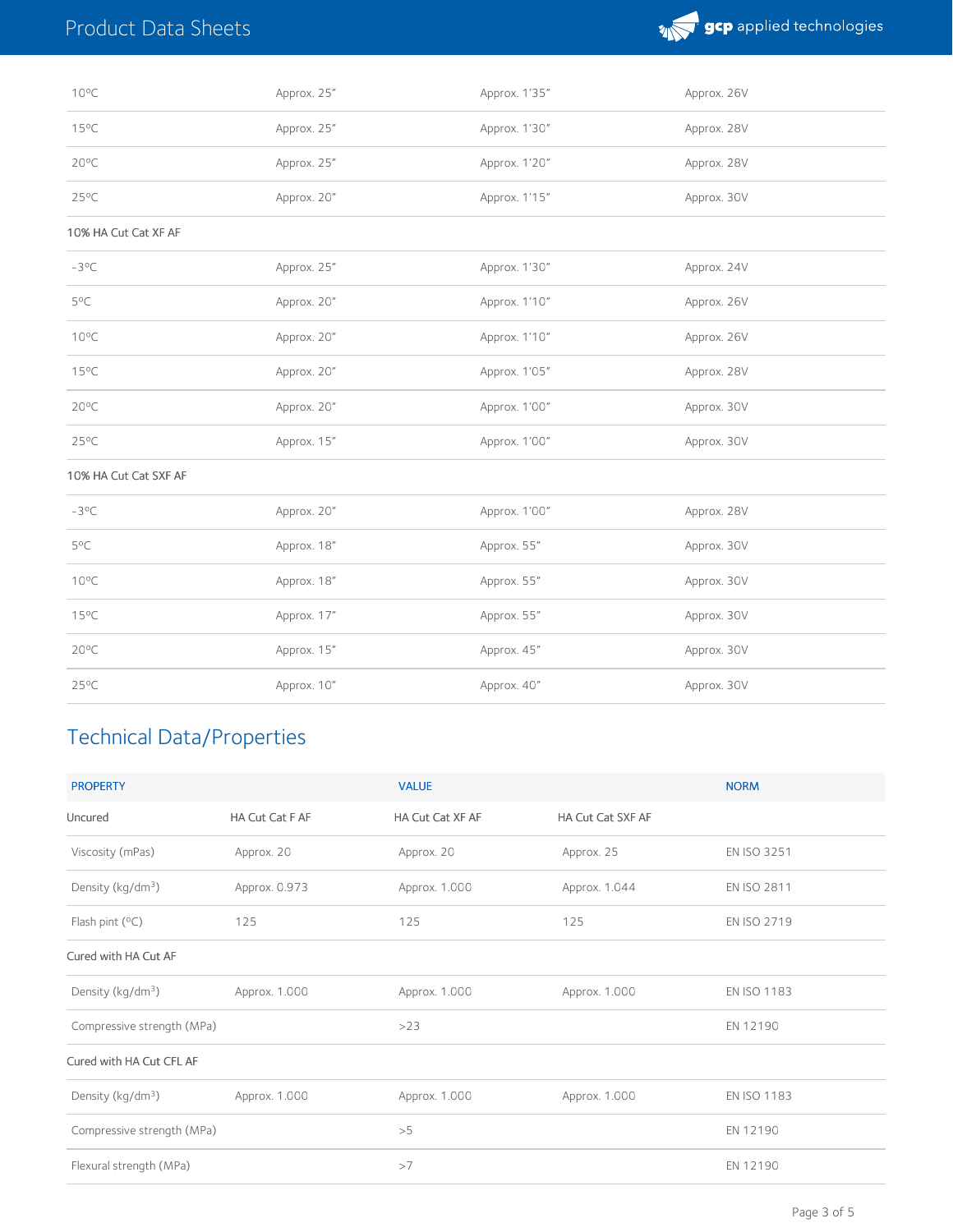

### Appearance

HA Cut Cat F/XF/SXF AF: Red liquids.

## Consumption

HA Cut Cat F/XF/SXF AF are developed solely for cutting of high flow gushing leaks where very fast reaction times are needed.

The consumption is always 10% of the Ha Cut AF / HA Cut CFL AF volume for HA Cut Cat F/XF/SXF AF.

# Packaging

### HA Cut Cat F/XF/SXF AF

0.5 or 2.5L plastic bottle or 20kg metal drum.

| 1 box    | $8 \times 2.5$ L           |
|----------|----------------------------|
| 1 box    | $5 \times 2.5$ L           |
| 1 Pallet | 40 boxes with 2.5L bottles |
|          | 24 x 20kg metal drums      |

## **Storage**

HA Cut Cat F/XF/SXF AF are sensitive to moisture and should be stored in original containers in a dry area. Storage temperature must be between 5°C and 30°C. Once the packaging has been opened, the useful life of the material is greatly reduced and should be used as soon as possible.

Shelf life: 2 years.

# Health and Safety

HA Cut AF is classified as harmful. HA Cut CFL AF is classified as harmful. HA Cut Cat F/XF/SXF AF is classified as irritant.

In case of spills and accidents, refer to the MSDS of the products or when in doubt contact your local GCP representative.

Always wear protective clothing, gloves and protective goggles when handling chemical products.

For full information, consult the relevant MSDS.